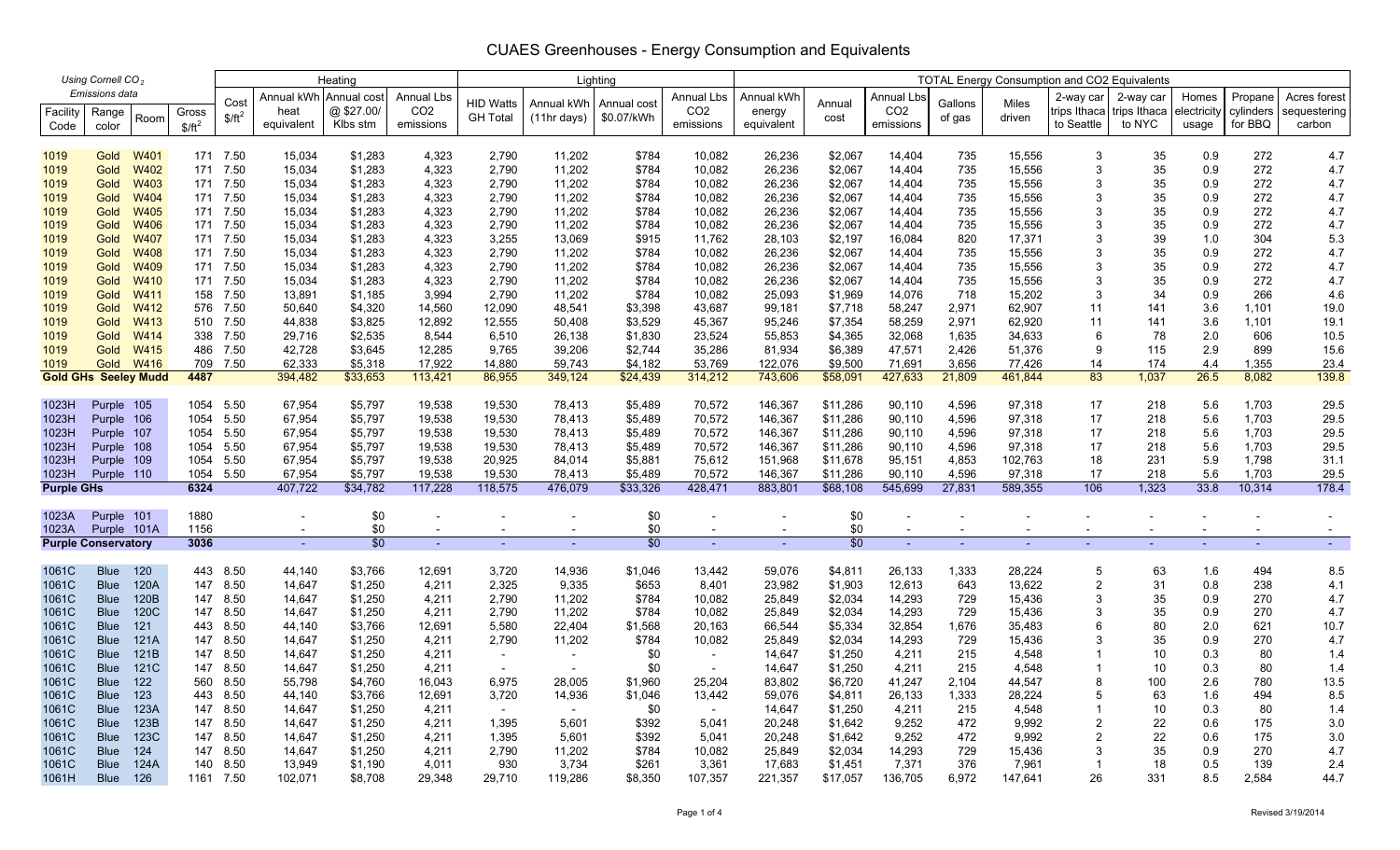| Using Cornell CO <sub>2</sub> |                  |              |             |              | Heating          |                    |                 |                          | Lighting         |                  | <b>TOTAL Energy Consumption and CO2 Equivalents</b> |                   |                     |                     |              |                  |                |              |             |              |              |
|-------------------------------|------------------|--------------|-------------|--------------|------------------|--------------------|-----------------|--------------------------|------------------|------------------|-----------------------------------------------------|-------------------|---------------------|---------------------|--------------|------------------|----------------|--------------|-------------|--------------|--------------|
| Emissions data                |                  |              |             | Annual kWh   | Annual cost      | Annual Lbs         |                 |                          |                  | Annual Lbs       | Annual kWh                                          |                   | <b>Annual Lbs</b>   |                     |              | 2-way car        | 2-way car      | Homes        | Propane     | Acres forest |              |
| Facility                      | Range            |              | Gross       | Cost         | heat             | @\$27.00/          | CO <sub>2</sub> | <b>HID Watts</b>         | Annual kWh       | Annual cost      | CO <sub>2</sub>                                     | energy            | Annual              | CO <sub>2</sub>     | Gallons      | Miles            | trips Ithaca   | trips Ithaca | electricity | cylinders    | sequestering |
| Code                          | color            | Room         | $$/ft^2$    | $$/ft^2$     | equivalent       | Klbs stm           | emissions       | <b>GH Total</b>          | $(11hr \, days)$ | \$0.07/kWh       | emissions                                           | equivalent        | cost                | emissions           | of gas       | driven           | to Seattle     | to NYC       | usage       | for BBQ      | carbon       |
| 1061B                         | <b>Blue</b>      | 140          | 500         | 9.00         | 52,750           | \$4,500            | 15,167          | 8,760                    | 35,171           | \$2,462          | 31,654                                              | 87,921            | \$6,962             | 46,821              | 2,388        | 50,567           | 9              | 114          | 2.9         | 885          | 15.3         |
| 1061B                         | <b>Blue</b>      | 142          | 586         | 9.00         | 61,823           | \$5,274            | 17,775          | 6,570                    | 26,379           | \$1,846          | 23,741                                              | 88,202            | \$7,120             | 41,516              | 2,117        | 44,837           | 8              | 101          | 2.6         | 785          | 13.6         |
| 1061B                         | <b>Blue</b>      | 142A         | 586         | 9.00         | 61,823           | \$5,274            | 17,775          | 10,950                   | 43,964           | \$3,077          | 39,568                                              | 105,787           | \$8,351             | 57,343              | 2,925        | 61,931           | 11             | 139          | 3.6         | 1,084        | 18.8         |
| 1061A                         | <b>Blue</b>      | 150          | 148         | 9.00         | 15,614           | \$1,332            | 4,489           | 1,395                    | 5,601            | \$392            | 5,041                                               | 21,215            | \$1,724             | 9,530               | 486          | 10,293           | $\overline{c}$ | 23           | 0.6         | 180          | 3.1          |
| 1061A                         | <b>Blue</b>      | 151          | 148         | 9.00         | 15,614           | \$1,332            | 4,489           | 1,395                    | 5,601            | \$392            | 5,041                                               | 21,215            | \$1,724             | 9,530               | 486          | 10,293           | 2              | 23           | 0.6         | 180          | 3.1          |
| 1061A                         | <b>Blue</b>      | 152          | 148         | 9.00         | 15,614           | \$1,332            | 4,489           | 1,860                    | 7,468            | \$523            | 6,721                                               | 23,082            | \$1,855             | 11,210              | 572          | 12,107           | 2              | 27           | 0.7         | 212          | 3.7          |
| 1061A                         | <b>Blue</b>      | 153          | 306         | 9.00         | 32,283           | \$2,754            | 9,282           | 3,720                    | 14,936           | \$1,046          | 13,442                                              | 47,219            | \$3,800             | 22,724              | 1,159        | 24,542           | 4              | 55           | 1.4         | 429          | 7.4          |
| 1061A                         | <b>Blue</b>      | 154          | 306         | 9.00         | 32,283           | \$2,754            | 9,282           | 4,185                    | 16,803           | \$1,176          | 15,122                                              | 49,086            | \$3,930             | 24,404              | 1,245        | 26,357           | 5              | 59           | 1.5         | 461          | 8.0          |
| 1061A                         | <b>Blue</b>      | 155          | 306         | 9.00         | 32,283           | \$2,754            | 9,282           | 3,720                    | 14,936           | \$1,046          | 13,442                                              | 47,219            | \$3,800             | 22,724              | 1,159        | 24,542           | 4              | 55           | 1.4         | 429          | 7.4          |
| <b>Blue GHs (Insectary)</b>   |                  |              | 7694        |              | 770,795          | \$65,755           | 221,619         | 109,465                  | 439,502          | \$30,765         | 395,552                                             | 1,210,297         | \$96,520            | 617,170             | 31,476       | 666,544          | 119            | 1,497        | 38.3        | 11,665       | 201.8        |
| 1045B                         | Green 110        |              | 864         | 7.50         | 75,960           | \$6,480            | 21,840          | $\overline{\phantom{a}}$ |                  | \$0              | $\overline{\phantom{a}}$                            | 75,960            | \$6,480             | 21,840              | 1,114        | 23,587           | 4              | 53           | 1.4         | 413          | 7.1          |
| 1045B                         | Green 111        |              | 864         | 7.50         | 75,960           | \$6,480            | 21,840          | 9,765                    | 39,206           | \$2,744          | 35,286                                              | 115,166           | \$9,224             | 57,126              | 2,913        | 61,696           | 11             | 139          | 3.5         | 1,080        | 18.7         |
| 1045B                         | Green 112        |              | 864         | 7.50         | 75,960           | \$6,480            | 21,840          | $\sim$                   | $\sim$           | \$0              | $\overline{\phantom{a}}$                            | 75,960            | \$6,480             | 21,840              | 1,114        | 23,587           | 4              | 53           | 1.4         | 413          | 7.1          |
| 1045B                         | Green 113        |              | 864         | 7.50         | 75,960           | \$6,480            | 21,840          | 10,230                   | 41,073           | \$2,875          | 36,966                                              | 117,033           | \$9,355             | 58,806              | 2,999        | 63,511           | 11             | 143          | 3.6         | 1,111        | 19.2         |
| 1045B                         | Green 114        |              | 864         | 7.50         | 75,960           | \$6,480            | 21,840          | 9,765                    | 39,206           | \$2,744          | 35,286                                              | 115,166           | \$9,224             | 57,126              | 2,913        | 61,696           | 11             | 139          | 3.5         | 1,080        | 18.7         |
| 1045B                         | Green 115        |              | 864         | 7.50         | 75,960           | \$6,480            | 21,840          | 3,255                    | 13,069           | \$915            | 11,762                                              | 89,029            | \$7,395             | 33,602              | 1,714        | 36,290           | $\overline{7}$ | 81           | 2.1         | 635          | 11.0         |
| 1045M                         | Green            | 130          | 2620        | 6.00         | 184,273          | \$15,720           | 52,982          | 26,040                   | 104,551          | \$7,319          | 94,096                                              | 288,824           | \$23,039            | 147,078             | 7,501        | 158,844          | 28             | 357          | 9.1         | 2,780        | 48.1         |
| 1045M                         | Green 131        |              | 2644        | 6.00         | 185,961          | \$15,864           | 53,468          | 360                      | 1,445            | \$101            | 1,301                                               | 187,407           | \$15,965            | 54,768              | 2,793        | 59,150           | 11             | 133          | 3.4         | 1,035        | 17.9         |
| 1045P                         | Green 140        |              | 1404        | 5.00         | 82,290           | \$7,020            | 23,660          | 930                      | 3,734            | \$261            | 3,361                                               | 86,024            | \$7,281             | 27,021              | 1,378        | 29,182           | 5              | 66           | 1.7         | 511          | 8.8          |
| 1045P                         | Green            | 140A         | 1332        | 5.00         | 78,070           | \$6,660            | 22,447          |                          |                  | \$0              | $\overline{\phantom{a}}$                            | 78,070            | \$6,660             | 22,447              | 1,145        | 24,242           | 4              | 54           | 1.4         | 424          | 7.3          |
| 1045P                         | Green            | 141          | 1404        | 5.00         | 82,290           | \$7,020            | 23,660          | 3,255                    | 13,069           | \$915            | 11,762                                              | 95,359            | \$7,935             | 35,422              | 1,807        | 38,256           | $\overline{7}$ | 86           | 2.2         | 669          | 11.6         |
| 1045P                         | Green 141A       |              | 1332        | 5.00         | 78,070           | \$6,660            | 22,447          | 13,950                   | 56,009           | \$3,921          | 50,408                                              | 134,079           | \$10,581            | 72,855              | 3,716        | 78,683           | 14             | 177          | 4.5         | 1,377        | 23.8         |
| 1045E                         | Green            | 150          | 1404        | 9.50         | 156,351          | \$13,338           | 44,954          | 12,555                   | 50,408           | \$3,529          | 45,367                                              | 206,759           | \$16,867            | 90,321              | 4,606        | 97,547           | 17             | 219          | 5.6         | 1,707        | 29.5         |
| 1045E                         | Green 150A       |              | 1332        | 9.50         | 148,333          | \$12,654           | 42,649          | 465                      | 1,867            | \$131            | 1,680                                               | 150,200           | \$12,785            | 44,329              | 2,261        | 47,875           | 9              | 107          | 2.7         | 838          | 14.5         |
| 1045E                         | Green            | 151          | 2644        | 9.50         | 294,439          | \$25,118           | 84,657          | $\sim$                   | $\sim$           | \$0              | $\sim$                                              | 294,439           | \$25,118            | 84,657              | 4,318        | 91,430           | 16             | 205          | 5.2         | 1,600        | 27.7         |
| 1045F                         | Green            | 160          | 367         | 9.50         | 40,870           | \$3,487            | 11,751          | 7,440                    | 29,872           | \$2,091          | 26,884                                              | 70,741            | \$5,578             | 38,635              | 1,970        | 41,726           | $\overline{7}$ | 94           | 2.4         | 730          | 12.6         |
| 1045F                         | Green 161        |              | 2120        | 9.50         | 236,086          | \$20,140           | 67,879          | 1,395                    | 5,601            | \$392            | 5,041                                               | 241,686           | \$20,532            | 72,920              | 3,719        | 78,754           | 14             | 177          | 4.5         | 1,378        | 23.8         |
| 1045F                         | Green            | 162          | 367         | 9.50         | 40,870           | \$3,487            | 11,751          | 1,860                    | 7,468            | \$523            | 6,721                                               | 48,337            | \$4,009             | 18,472              | 942          | 19,950           | 4              | 45           | 1.1         | 349          | 6.0          |
| 1045H                         | Green            | 163          | 696         | 9.50         | 77,507           | \$6,612            | 22,285          |                          |                  | \$0              | $\overline{\phantom{a}}$                            | 77,507            | \$6,612             | 22,285              | 1,137        | 24,068           | 4              | 54           | 1.4         | 421          | 7.3          |
| 1045F                         | Green            | 164          | 367         | 9.50         | 40,870           | \$3,487            | 11,751          | $\sim$                   | $\sim$           | \$0              | $\sim$                                              | 40,870            | \$3,487             | 11,751              | 599          | 12,691           | 2              | 28           | 0.7         | 222          | 3.8          |
| 1134B                         | Green            | 180          | 260         | 9.00         | 27,430           | \$2,340            | 7,887           | 1,860                    | 7,468            | \$523            | 6,721                                               | 34,898            | \$2,863             | 14,608              | 745          | 15,776           | 3              | 35           | 0.9         | 276          | 4.8          |
| 1134B                         | Green            | 180A         | 260         | 9.00         | 27,430           | \$2,340            | 7,887           | $\sim$                   | $\sim$           | \$0              | $\sim$                                              | 27,430            | \$2,340             | 7,887               | 402          | 8,518            | 2              | 19           | 0.5         | 149          | 2.6          |
| 1134B                         | Green            | 180B         | 260         | 9.00         | 27,430           | \$2,340            | 7,887           | 930                      | 3,734            | \$261            | 3,361                                               | 31,164            | \$2,601             | 11,247              | 574          | 12,147           | 2<br>2         | 27<br>26     | 0.7         | 213<br>206   | 3.7          |
| 1134B<br>1134A                | Green<br>Green   | 180C<br>190A | 260<br>1002 | 9.00<br>7.50 | 27,430<br>88,093 | \$2,340<br>\$7,515 | 7,887<br>25,328 | 840<br>9,300             | 3,373<br>37,340  | \$236<br>\$2,614 | 3,035<br>33,606                                     | 30,803<br>125,432 | \$2,576<br>\$10,129 | 10,922<br>58,934    | 557<br>3,006 | 11,796<br>63,649 | 11             | 143          | 0.7<br>3.7  | 1,114        | 3.6<br>19.3  |
| 1134A                         | Green            | 190B         | 967         | 7.50         | 85,015           | \$7,253            | 24,444          | 9,300                    | 37,340           | \$2,614          | 33,606                                              | 122,355           | \$9,866             | 58,049              | 2,961        | 62,693           | 11             | 141          | 3.6         | 1,097        | 19.0         |
| 1134A                         | Green            | 190C         | 967         | 7.50         | 85,015           | \$7,253            | 24,444          | 9,300                    | 37,340           | \$2,614          | 33,606                                              | 122,355           | \$9,866             | 58,049              | 2,961        | 62,693           | 11             | 141          | 3.6         | 1,097        | 19.0         |
| 1134A                         | Green            | 190D         | 967         | 5.50         | 62,345           | \$5,319            | 17,925          | 9,300                    | 37,340           | \$2,614          | 33,606                                              | 99,684            | \$7,932             | 51,531              | 2,628        | 55,653           | 10             | 125          | 3.2         | 974          | 16.9         |
| 1134A                         | Green 190E       |              |             | 976 7.50     | 85,807           | \$7,320            | 24,671          | 9,300                    | 37,340           | \$2,614          | 33,606                                              | 123,146           | \$9,934             | 58,277              | 2,972        | 62,939           | 11             | 141          | 3.6         | 1,101        | 19.1         |
|                               | 1045J Green 101  |              |             | 1176 6.00    | 82,712           | \$7,056            | 23,781          |                          |                  | \$0              |                                                     | 82,712            | \$7,056             | 23,781              | 1,213        | 25,684           | 5              | 58           | 1.5         | 449          | 7.8          |
|                               | 1045K Green 101  |              | 1176 6.00   |              | 82,712           | \$7,056            | 23,781          | $\sim$                   |                  | \$0              | $\sim$                                              | 82,712            | \$7,056             | 23,781              | 1,213        | 25,684           | 5              | 58           | 1.5         | 449          | 7.8          |
| <b>Green GHs (KPL)</b>        |                  |              | 33488       |              | 2,863,458        | \$244,276          | 823,301         | 151,395                  | 607,851          | \$42,550         | 547,066                                             | 3,471,308         |                     | \$286,826 1,370,366 | 69,889       | 1,479,996        | 265            | 3,323        | 85.0        | 25,900       | 448.1        |
|                               |                  |              |             |              |                  |                    |                 |                          |                  |                  |                                                     |                   |                     |                     |              |                  |                |              |             |              |              |
| 1060C Yellow 120              |                  |              |             | 866 9.50     | 96,439           | \$8,227            | 27,728          | 8,370                    | 33,606           | \$2,352          | 30,245                                              | 130,044           | \$10,579            | 57,973              | 2,957        | 62,611           | 11             | 141          | 3.6         | 1,096        | 19.0         |
| 1060C                         | Yellow 120A      |              |             | 866 9.50     | 96,439           | \$8,227            | 27,728          | $\sim$                   | $\sim$           | \$0              | $\sim$                                              | 96,439            | \$8,227             | 27,728              | 1,414        | 29,946           | 5              | 67           | 1.7         | 524          | 9.1          |
| 1060C                         | Yellow 120B      |              |             | 1750 9.50    | 194,882          | \$16,625           | 56,032          |                          |                  | \$0              | $\overline{\phantom{a}}$                            | 194,882           | \$16,625            | 56,032              | 2,858        | 60,515           | 11             | 136          | 3.5         | 1,059        | 18.3         |
|                               | 1060B Yellow 130 |              |             | 1054 9.00    | 111,197          | \$9,486            | 31,971          | $\sim$                   | $\sim$           | \$0              | $\sim$                                              | 111,197           | \$9,486             | 31,971              | 1,631        | 34,529           | 6              | 78           | 2.0         | 604          | 10.5         |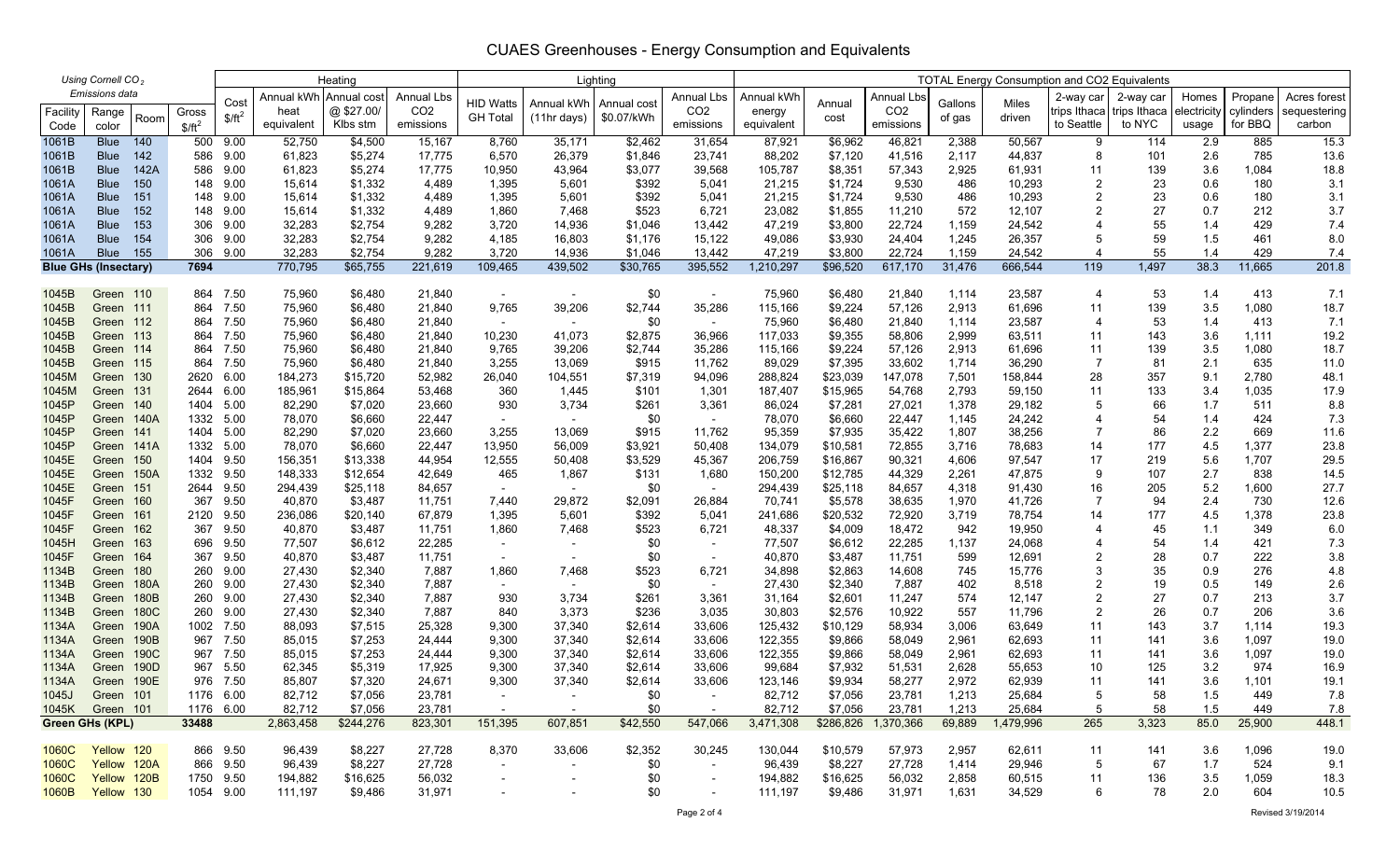| Using Cornell CO <sub>2</sub> |                                |              |            |                      |                  | Heating                |                   | Lighting         |                  |                    |                  | <b>TOTAL Energy Consumption and CO2 Equivalents</b> |                      |                   |                |                  |                |              |             |                |              |  |
|-------------------------------|--------------------------------|--------------|------------|----------------------|------------------|------------------------|-------------------|------------------|------------------|--------------------|------------------|-----------------------------------------------------|----------------------|-------------------|----------------|------------------|----------------|--------------|-------------|----------------|--------------|--|
|                               | Emissions data                 |              |            |                      |                  | Annual kWh Annual cost | <b>Annual Lbs</b> |                  |                  |                    | Annual Lbs       | Annual kWh                                          |                      | <b>Annual Lbs</b> |                |                  | 2-way car      | 2-way car    | Homes       | Propane        | Acres forest |  |
| Facility                      | Range                          |              | Gross      | Cost                 | heat             | @\$27.00/              | CO <sub>2</sub>   | <b>HID Watts</b> | Annual kWh       | Annual cost        | CO <sub>2</sub>  | energy                                              | Annual               | CO <sub>2</sub>   | Gallons        | Miles            | trips Ithaca   | trips Ithaca | electricity | cylinders      | sequestering |  |
| Code                          | color                          | Room         | $$/ft^2$   | $$/ft^2$             | equivalent       | Klbs stm               | emissions         | <b>GH Total</b>  | $(11hr$ days)    | \$0.07/kWh         | emissions        | equivalent                                          | cost                 | emissions         | of gas         | driven           | to Seattle     | to NYC       | usage       | for BBQ        | carbon       |  |
| 1060A                         | Yellow 140                     |              | 1327       | 9.50                 | 147,776          | \$12,607               | 42,489            | 4,185            | 16,803           | \$1,176            | 15,122           | 164,579                                             | \$13,783             | 57,611            | 2,938          | 62,220           | 11             | 140          | 3.6         | 1,089          | 18.8         |  |
| 1060A                         | Yellow 140A                    |              | 130        | 9.50                 | 14,477           | \$1,235                | 4,162             | 1,860            | 7,468            | \$523              | 6,721            | 21,945                                              | \$1,758              | 10,884            | 555            | 11,754           | $\overline{2}$ | 26           | 0.7         | 206            | 3.6          |  |
| 1060A                         | Yellow 140B                    |              | 130        | 9.50                 | 14,477           | \$1,235                | 4,162             | 1,860            | 7,468            | \$523              | 6,721            | 21,945                                              | \$1,758              | 10,884            | 555            | 11,754           | $\overline{2}$ | 26           | 0.7         | 206            | 3.6          |  |
| 1060A                         | Yellow 140C                    |              | 130        | 9.50                 | 14,477           | \$1,235                | 4,162             | 1,860            | 7,468            | \$523              | 6,721            | 21,945                                              | \$1,758              | 10,884            | 555            | 11,754           | 2              | 26           | 0.7         | 206            | 3.6          |  |
| 1060A                         | Yellow 140D                    |              | 866        | 9.50                 | 96,439           | \$8,227                | 27,728            | 8,370            | 33,606           | \$2,352            | 30,245           | 130,044                                             | \$10,579             | 57,973            | 2,957          | 62,611           | 11             | 141          | 3.6         | 1,096          | 19.0         |  |
| 1060A                         | Yellow 140E                    |              | 866        | 9.50                 | 96,439           | \$8,227                | 27,728            | 8,370            | 33,606           | \$2,352            | 30,245           | 130,044                                             | \$10,579             | 57,973            | 2,957          | 62,611           | 11             | 141          | 3.6         | 1,096          | 19.0         |  |
| 1060D                         | Yellow 161                     |              |            | 454 8.50             | 45,236           | \$3,859                | 13,006            | 2,790            | 11,202           | \$784              | 10,082           | 56,438                                              | \$4,643              | 23,088            | 1,177          | 24,935           | 4              | 56           | 1.4         | 436            | 7.5          |  |
| 1060D                         | Yellow 162                     |              | 888        | 8.50                 | 88,479           | \$7,548                | 25,440            | 8,370            | 33,606           | \$2,352            | 30,245           | 122,085                                             | \$9,900              | 55,685            | 2,840          | 60,139           | 11             | 135          | 3.5         | 1,052          | 18.2         |  |
| 1060D                         | Yellow 163                     |              | 888        | 8.50                 | 88,479           | \$7,548                | 25,440            | 5,580            | 22,404           | \$1,568            | 20,163           | 110,883                                             | \$9,116              | 45,603            | 2,326          | 49,251           | 9              | 111          | 2.8         | 862            | 14.9         |  |
| 1060D                         | Yellow 164                     |              | 888        | 8.50                 | 88,479           | \$7,548                | 25,440            | 8,370            | 33,606           | \$2,352            | 30,245           | 122,085                                             | \$9,900              | 55,685            | 2,840          | 60,139           | 11             | 135          | 3.5         | 1,052          | 18.2         |  |
| 1060D<br>1060D                | Yellow 165<br>Yellow 166       |              | 888<br>888 | 8.50<br>8.50         | 88,479<br>88,479 | \$7,548<br>\$7,548     | 25,440<br>25,440  | 11,160<br>8,370  | 44,807<br>33,606 | \$3,137<br>\$2,352 | 40,327<br>30,245 | 133,287<br>122,085                                  | \$10,685<br>\$9,900  | 65,766<br>55,685  | 3,354<br>2,840 | 71,028<br>60,139 | 13<br>11       | 159<br>135   | 4.1<br>3.5  | 1,243<br>1,052 | 21.5<br>18.2 |  |
| 1060D                         | Yellow 167                     |              | 888        | 8.50                 | 88,479           | \$7,548                | 25,440            | 8,370            | 33,606           | \$2,352            | 30,245           | 122,085                                             | \$9,900              | 55,685            | 2,840          | 60,139           | 11             | 135          | 3.5         | 1,052          | 18.2         |  |
| 1060D                         | Yellow 168                     |              | 888        | 8.50                 | 88,479           | \$7,548                | 25,440            | 8,370            | 33,606           | \$2,352            | 30,245           | 122,085                                             | \$9,900              | 55,685            | 2,840          | 60,139           | 11             | 135          | 3.5         | 1,052          | 18.2         |  |
| 1060D                         | Yellow 169                     |              | 888        | 8.50                 | 88,479           | \$7,548                | 25,440            | 7,905            | 31,739           | \$2,222            | 28,565           | 120,218                                             | \$9,770              | 54,004            | 2,754          | 58,325           | 10             | 131          | 3.3         | 1,021          | 17.7         |  |
| 1135B                         | Yellow 101                     |              |            | 2510 6.50            | 191,248          | \$16,315               | 54,988            | 16,740           | 67,211           | \$4,705            | 60,490           | 258,459                                             | \$21,020             | 115,478           | 5,889          | 124,716          | 22             | 280          | 7.2         | 2,183          | 37.8         |  |
| 1135C                         | Yellow 101                     |              | 2510       | 6.50                 | 191,248          | \$16,315               | 54,988            | $\sim$           |                  | \$0                |                  | 191,248                                             | \$16,315             | 54,988            | 2,804          | 59,387           | 11             | 133          | 3.4         | 1,039          | 18.0         |  |
|                               | <b>Yellow GHs (Dimock, VI)</b> |              | 20563      |                      | 2,018,608        | \$172,204              | 580,390           | 120,900          | 485,414          | \$33,979           | 436,872          | 2,504,021                                           | \$206,182            | ,017,262          | 51,880         | ,098,643         | 197            | 2,467        | 63.1        | 19,226         | 332.6        |  |
|                               |                                |              |            |                      |                  |                        |                   |                  |                  |                    |                  |                                                     |                      |                   |                |                  |                |              |             |                |              |  |
| 1068B                         | Red                            | 150A         |            | 870 7.50             | 76,488           | \$6,525                | 21,992            | 15,024           | 60,321           | \$4,222            | 54,289           | 136,809                                             | \$10,747             | 76,281            | 3,890          | 82,383           | 15             | 185          | 4.7         | 1,442          | 24.9         |  |
| 1068B                         | Red                            | 150C         |            | 864 7.50             | 75,960           | \$6,480                | 21,840            | 15,024           | 60,321           | \$4,222            | 54,289           | 136,281                                             | \$10,702             | 76,129            | 3,883          | 82,220           | 15             | 185          | 4.7         | 1,439          | 24.9         |  |
| 1068B                         | Red                            | 150E         |            | 879 7.50             | 77,279           | \$6,593                | 22,219            | 17,400           | 69,861           | \$4,890            | 62,875           | 147,140                                             | \$11,483             | 85,094            | 4,340          | 91,902           | 16             | 206          | 5.3         | 1,608          | 27.8         |  |
| 1068B                         | Red                            | 150G         |            | 894 7.50             | 78,598           | \$6,705                | 22,598            | 17,400           | 69,861           | \$4,890            | 62,875           | 148,459                                             | \$11,595             | 85,473            | 4,359          | 92,311           | 17             | 207          | 5.3         | 1,615          | 27.9         |  |
| 1068B                         | Red                            | 151A         |            | 870 7.50             | 76,488           | \$6,525                | 21,992            | 15,024           | 60,321           | \$4,222            | 54,289           | 136,809                                             | \$10,747             | 76,281            | 3,890          | 82,383           | 15             | 185          | 4.7         | 1,442          | 24.9         |  |
| 1068B                         | Red                            | 151C         |            | 879 7.50             | 77,279           | \$6,593                | 22,219            | 15,024           | 60,321           | \$4,222            | 54,289           | 137,600                                             | \$10,815             | 76,508            | 3,902          | 82,629           | 15             | 186          | 4.7         | 1,446          | 25.0         |  |
| 1068B                         | Red                            | 151E         |            | 1777 7.50            | 156,228          | \$13,328               | 44,919            | 30,048           | 120,643          | \$8,445            | 108,578          | 276,871                                             | \$21,772             | 153,497           | 7,828          | 165,777          | 30             | 372          | 9.5         | 2,901          | 50.2         |  |
| 1068B<br>1068B                | Red<br>Red                     | 152A<br>152C |            | 864 7.50<br>880 7.50 | 75,960<br>77,367 | \$6,480<br>\$6,600     | 21,840<br>22,244  | 15,024<br>15,024 | 60,321<br>60,321 | \$4,222<br>\$4,222 | 54,289<br>54,289 | 136,281<br>137,688                                  | \$10,702<br>\$10,822 | 76,129<br>76,534  | 3,883<br>3,903 | 82,220<br>82,656 | 15<br>15       | 185<br>186   | 4.7<br>4.7  | 1,439<br>1,446 | 24.9<br>25.0 |  |
| 1068B                         | Red                            | 152E         |            | 880 7.50             | 77,367           | \$6,600                | 22,244            | 17,400           | 69,861           | \$4,890            | 62,875           | 147,228                                             | \$11,490             | 85,119            | 4,341          | 91,929           | 16             | 206          | 5.3         | 1,609          | 27.8         |  |
| 1068B                         | Red                            | 152G         |            | 894 7.50             | 78,598           | \$6,705                | 22,598            | 17,400           | 69,861           | \$4,890            | 62,875           | 148,459                                             | \$11,595             | 85,473            | 4,359          | 92,311           | 17             | 207          | 5.3         | 1,615          | 27.9         |  |
| 1068B                         | Red                            | 153A         | 1780       | 7.50                 | 156,492          | \$13,350               | 44,994            | 30,048           | 120,643          | \$8,445            | 108,578          | 277,134                                             | \$21,795             | 153,573           | 7,832          | 165,859          | 30             | 372          | 9.5         | 2,903          | 50.2         |  |
| 1068B                         | Red                            | 153E         |            | 1777 7.50            | 156,228          | \$13,328               | 44,919            | 30,048           | 120,643          | \$8,445            | 108,578          | 276,871                                             | \$21,772             | 153,497           | 7,828          | 165,777          | 30             | 372          | 9.5         | 2,901          | 50.2         |  |
| 1068B                         | Red                            | 154A         | 792        | 5.50                 | 51,062           | \$4,356                | 14,681            | 18,600           | 74,679           | \$5,228            | 67,211           | 125,741                                             | \$9,584              | 81,892            | 4,177          | 88,444           | 16             | 199          | 5.1         | 1,548          | 26.8         |  |
| 1068B                         | Red                            | 154C         |            | 792 5.50             | 51,062           | \$4,356                | 14,681            | 18,600           | 74,679           | \$5,228            | 67,211           | 125,741                                             | \$9,584              | 81,892            | 4,177          | 88,444           | 16             | 199          | 5.1         | 1,548          | 26.8         |  |
| 1068B                         | Red                            | 154E         |            | 792 5.50             | 51,062           | \$4,356                | 14,681            | 18,600           | 74,679           | \$5,228            | 67,211           | 125,741                                             | \$9,584              | 81,892            | 4,177          | 88,444           | 16             | 199          | 5.1         | 1,548          | 26.8         |  |
| 1068B                         | Red                            | 154G         |            | 792 5.50             | 51,062           | \$4,356                | 14,681            | 18,600           | 74,679           | \$5,228            | 67,211           | 125,741                                             | \$9,584              | 81,892            | 4,177          | 88,444           | 16             | 199          | 5.1         | 1,548          | 26.8         |  |
| 1068B                         | Red                            | 155A         |            | 792 5.50             | 51,062           | \$4,356                | 14,681            | 18,600           | 74,679           | \$5,228            | 67,211           | 125,741                                             | \$9,584              | 81,892            | 4,177          | 88,444           | 16             | 199          | 5.1         | 1,548          | 26.8         |  |
| 1068B                         | Red                            | 155C         |            | 792 5.50             | 51,062           | \$4,356                | 14,681            | 18,600           | 74,679           | \$5,228            | 67,211           | 125,741                                             | \$9,584              | 81,892            | 4,177          | 88,444           | 16             | 199          | 5.1         | 1,548          | 26.8         |  |
| 1068B                         | Red                            | 155E         |            | 792 5.50             | 51,062           | \$4,356                | 14,681            | 18,600           | 74,679           | \$5,228            | 67,211           | 125,741                                             | \$9,584              | 81,892            | 4,177          | 88,444           | 16             | 199          | 5.1         | 1,548          | 26.8         |  |
| 1068B                         | Red                            | 155G         | 792        | 5.50                 | 51,062           | \$4,356                | 14,681            | 18,600           | 74,679           | \$5,228            | 67,211           | 125,741                                             | \$9,584              | 81,892            | 4,177          | 88,444           | 16             | 199          | 5.1         | 1,548          | 26.8         |  |
| 1068B                         | Red                            | 156B         |            | 588 5.50             | 37,910           | \$3,234                | 10,900            | 14,880           | 59,743           | \$4,182            | 53,769           | 97,653                                              | \$7,416              | 64,669            | 3,298          | 69,842           | 13             | 157          | 4.0         | 1,222          | 21.1         |  |
| 1068B                         | Red                            | 156D         | 588        | 5.50                 | 37,910           | \$3,234                | 10,900            | 14,880           | 59,743           | \$4,182            | 53,769           | 97,653                                              | \$7,416              | 64,669            | 3,298          | 69,842           | 13             | 157          | 4.0         | 1,222          | 21.1         |  |
| 1068B                         | Red                            | 156F         | 588        | 5.50                 | 37,910           | \$3,234                | 10,900            | 14,880           | 59,743           | \$4,182            | 53,769           | 97,653                                              | \$7,416              | 64,669            | 3,298          | 69,842           | 13             | 157          | 4.0         | 1,222          | 21.1         |  |
| 1068B                         | Red                            | 156H         | 588        | 5.50                 | 37,910           | \$3,234                | 10,900            | 14,880           | 59,743           | \$4,182            | 53,769           | 97,653                                              | \$7,416              | 64,669            | 3,298          | 69,842           | 13             | 157          | 4.0         | 1,222          | 21.1         |  |
| 1068B<br>1068B                | Red<br>Red                     | 157B<br>157D | 588<br>588 | 5.50<br>5.50         | 37,910<br>37,910 | \$3,234<br>\$3,234     | 10,900<br>10,900  | 14,880<br>14,880 | 59,743<br>59,743 | \$4,182<br>\$4,182 | 53,769<br>53,769 | 97,653<br>97,653                                    | \$7,416              | 64,669<br>64,669  | 3,298<br>3,298 | 69,842<br>69,842 | 13<br>13       | 157<br>157   | 4.0<br>4.0  | 1,222<br>1,222 | 21.1<br>21.1 |  |
| 1068B                         | Red                            | 157F         | 588        | 5.50                 | 37,910           | \$3,234                | 10,900            | 14,880           | 59,743           | \$4,182            | 53,769           | 97,653                                              | \$7,416<br>\$7,416   | 64,669            | 3,298          | 69,842           | 13             | 157          | 4.0         | 1,222          | 21.1         |  |
|                               |                                |              |            |                      |                  |                        |                   |                  |                  |                    |                  |                                                     |                      |                   |                |                  |                |              |             |                |              |  |